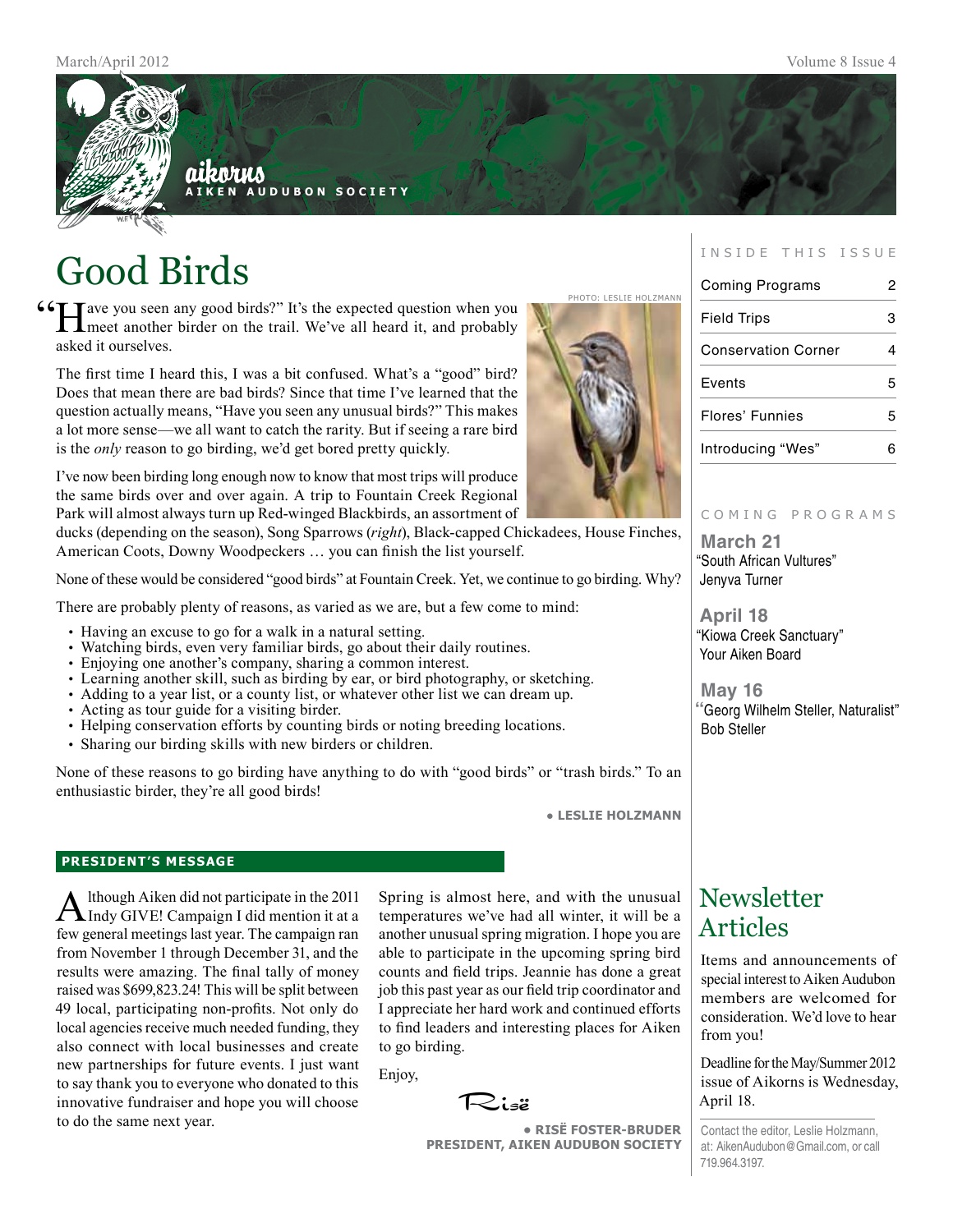# March 21 • Jenyva Turner South African Vultures



In January 2011, Jenyva Turner, traveled to South<br>Africa to work with the vulture conservationists n January 2011, Jenyva Turner, traveled to South of VulPro on a pilot field study of the effectiveness of using a human uric acid meter to detect early-onset kidney failure among wild Cape and African White-backed Vultures. The study also allowed researchers and conservationists to establish baseline health assessments on the vultures in the region.

Come learn about what VulPro is doing to help protect these unique scavengers and hear stories of what life is like when your day consists of carcasses, maggots and vomit! (There will be

Photo: Jeannie Mitchell

some not-so-queasy photos of Africa's beautiful bird life for those of you who aren't so excited about the maggots….)

Jenyva Turner grew up in the Montana countryside, which is where she first developed her love for birds and for all of nature. Her parents knew she was destined to help protect wildlife someday when they would come home to find frogs in the sink, ground squirrels in the bathtub and rehabbed birds in the garage.

She is currently a zoo keeper in the African Rift Valley exhibit at the Cheyenne Mountain Zoo where she cares for zebra, meerkats, monkeys, red river hogs, tortoises, and several species of birds including her favorites, Cape Vultures and Ground Hornbills. She has managed the zoo's Cape Vulture Quarters for Conservation program for the last three years.

# April 18 • The Aiken Board Kiowa Creek Sanctuary

Kiowa Creek Sanctuary, a pristine section of northern Black Forest, was donated to the National Audubon Society in 2010. As the chapter closest to the property, Aiken Audubon has gained controlled access to the fields, forest, and ponds there.

With such diverse habitat, it's no surprise that the birds range from Ponderosa species such as Pygmy Nuthatch and Hairy Woodpecker to grassland sparrows and hawks. Ponds and wetlands attract ducks, Wilson's Snipe, Virginia Rail, and nesting Soras. We recently spotted our 101<sup>st</sup> species on the sanctuary!

The other animals and plants are important too. Fireflies were spotted last June along the creek where it passes under Hodgen Road—who would have expected to see fireflies in Black Forest! Elk, Abert's squirrels, coyotes, pronghorn, and deer are also frequent visitors.

While the property is closed to the general public, field trips are organized approximately once a month during the warm months, and occasionally during the winter as weather permits. We know you'll want to visit after learning about the sanctuary, so a field trip is scheduled for the Saturday following the program.

**Aiken Audubon programs are free and open to the public. They are held at the Colorado State Division of Wildlife building located at 4255 Sinton Road. Coffee and socializing is at 6:30 pm and programs begin at 7 pm. Please use the back entrance.** *Note***: Sinton Road runs parallel to I-25 on the east side, between Garden of the Gods Road and Fillmore Street.**

#### AIKEN AUDUBON B O A R D M E M B E R S

**President** Risë Foster-Bruder 719.282.7877

**Vice President** Frank Dodge 719.548.9863

> **Secretary** Christine Bucher 719.596.2916 baccab@aol.com

**Treasurer** Arlene Sampson 719.574.6134

**Program Chair** Deborah Barnes 303.947.0566 kfoopooh@yahoo.com

**Conservation Chair** Jackie Heyda 719.487.8485

> **Publicity Chair** Christine Bucher 719.596.2916 baccab@aol.com

**Education Chair** Michael E. Whedon 719.243.2083 MEWhedon@gmail.com

**Field Trips** Jeannie Mitchell 719.494.1977 vancerus@earthlink.net

**Aikorns Editor/Web** Leslie Holzmann 719.964.3197 AikenAudubon@gmail.com

> **Hospitality** Arlene Sampson (acting) 719.574.6134

**Christmas Count** Ken Pals



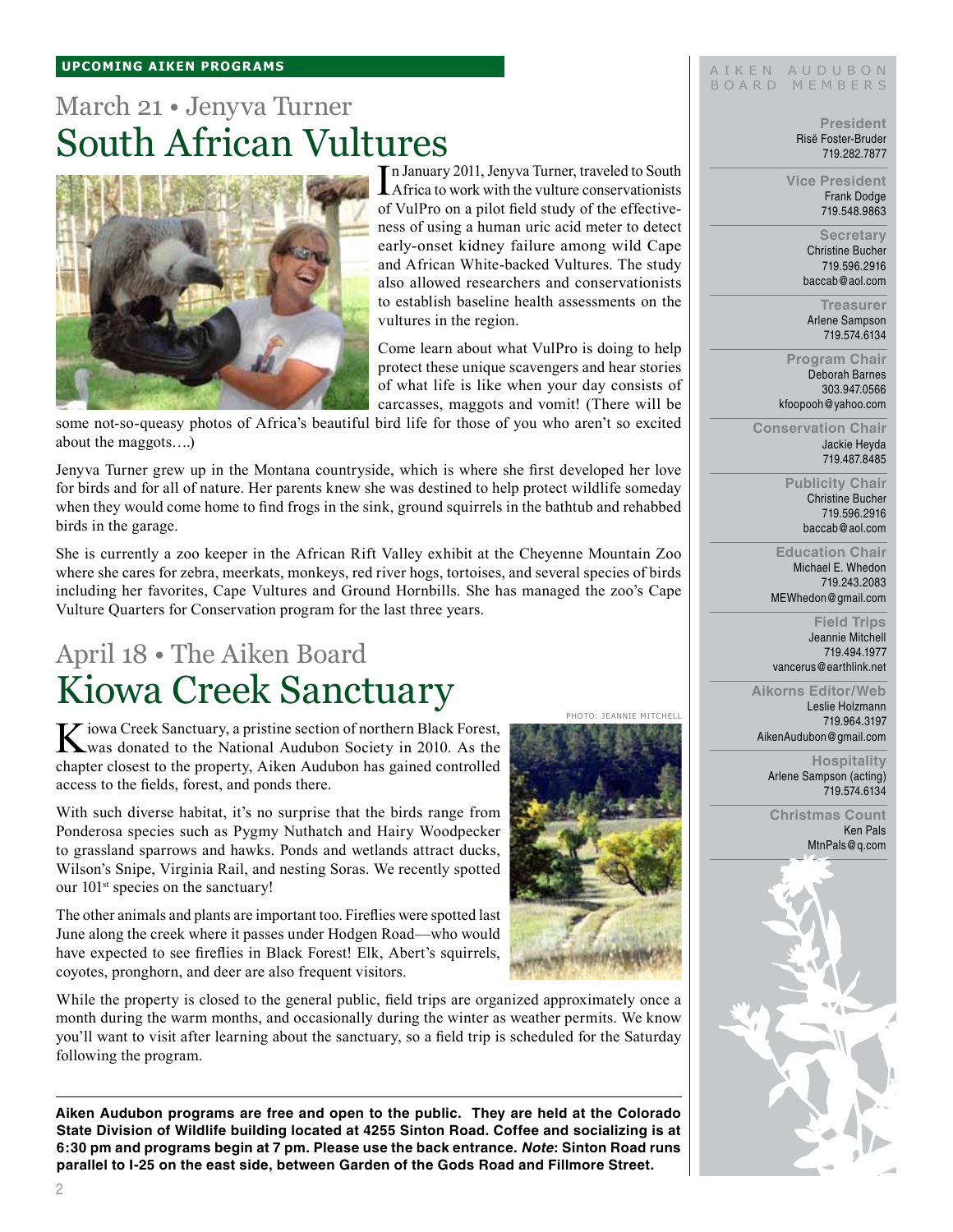#### **aiken audubon FIELD TRIPS**

**Everyone is welcome on Aiken field trips, regardless of experience level or membership in Audubon. Contact trip leader for details and to let them know you are coming. Don't forget to pack your binoculars, scope (if you have one), field guide, water, snack or lunch, hat, rain gear, sun screen, bug spray, camera(?), and some gas money for the drivers. No dogs are allowed on Aiken trips.** 

Note**: In cases of extreme weather, trips may be cancelled. If this might be a possibility, please contact the trip leader an hour before the scheduled meeting time.**

**To receive e-mailed reminders of upcoming field trips, send your name and e-mail address to AikenAudubon@gmail.com.**



### **Saturday, March 17, 8:30 am – noon** Kettle Creek Lakes

Join us on this short and flat walk around the Kettle Creek "Lakes." Located directly adjacent to the Air Force Academy property, three ponds attract an assortment of seasonal birds.

Head for the south gate of the academy, but turn right at the information center before you cross over onto air force property. We'll meet where the road dead-ends in a parking lot. Snow cancels the trip.

Contact trip leader Risë Foster-Bruder at 719.282.7877

## **Saturday, April 21, 9 am – noon**

## Kiowa Creek Sanctuary

Join us as we see who's hanging around the sanctuary, Audubon's property in northern Black Forest. We'll definitely find forest birds—Downy & Hairy Woodpeckers, Northern Flicker, Pygmy and White-breasted Nuthatches, Mountain Chickadee, and Steller's Jay, for starters—but the property's species list grows weekly.

Bring a snack and drink. Scopes are helpful for the ponds. Kiowa Creek Sanctuary is at 10165 Hodgen Road. Meet at the sanctuary gate on the south side of the road. Abysmal weather cancels the trip.

Contact Jeannie Mitchell at vancerus@earthlink.net or (h) 719.494.1977, (c) 719.233.1956 if you have any questions, and to RSVP.

## For the latest information on field trips and events: www.AikenAudubon.com

### **Sunday, April 22, time tba** Bonny Lake

Bonny Lake State Park has been a recreational oasis on Colorado's northeastern plains, just a few miles from the Kansas border. On October 1, the park will become part of the South Republican State Wildlife Area, a 13,000-acre unit that offers deer, turkey, waterfowl and small game hunting.

The area contains riparian habitats, grasslands and marshes. Bonny is special because it supports eastern birds not normally seen in Colorado. Possible species include Northern Cardinal, Red-bellied Woodpecker, and Eastern Screech-Owl. We may get Chestnut-collared Longspur, McCown's Longspur or Field Sparrow. And if we're really lucky: Eastern Towhee, Purple Finch, and who knows what?

Contact Mark Peterson, mpeterson33@yahoo.com, 719.661.4439 if you have any questions or to RSVP.

### **Thursday, April 26, 7:30 am – noon** Prairie Canyon Ranch Open Space

The historic Prairie Canyon Ranch is bisected by Cherry Creek and lies just south of Castlewood Canyon State It's characterized by rolling grasslands, mixed pine and Gambel oak forests, rocky outcrops, narrow canyons,



riparian areas and lush hay meadows. Hawks, pronghorn antelope, coyotes, deer, elk and great blue herons are known inhabitants. Douglas County manages the property as a working cattle ranch. Public access is by appointment.

We're not aware of any birds groups who have done a hike there. It'll be fun for us and for Douglas County folks to start a bird list for the ranch.

Meet at the Monument Park & Ride (at Hwy. 105/I-25) to carpool.

Contact Jeannie Mitchell at vancerus@earthlink.net or (h) 719.494.1977, (c) 719.233.1956 if you have any questions, and to RSVP.

### Being a Bird is Risky

We estimate that from 500 million to possibly over 1 billion birds are killed annually in the United States due to anthropogenic sources including collisions with human-made structures such as vehicles, buildings and windows, power lines, communication towers, and wind turbines; electrocutions; oil spills and other contaminants; pesticides; cat predation; and commercial fishing by-catch.

Erickson, et al., http://www.fs.fed.us/psw/publications/documents/ psw\_gtr191/Asilomar/pdfs/1029-1042.pdf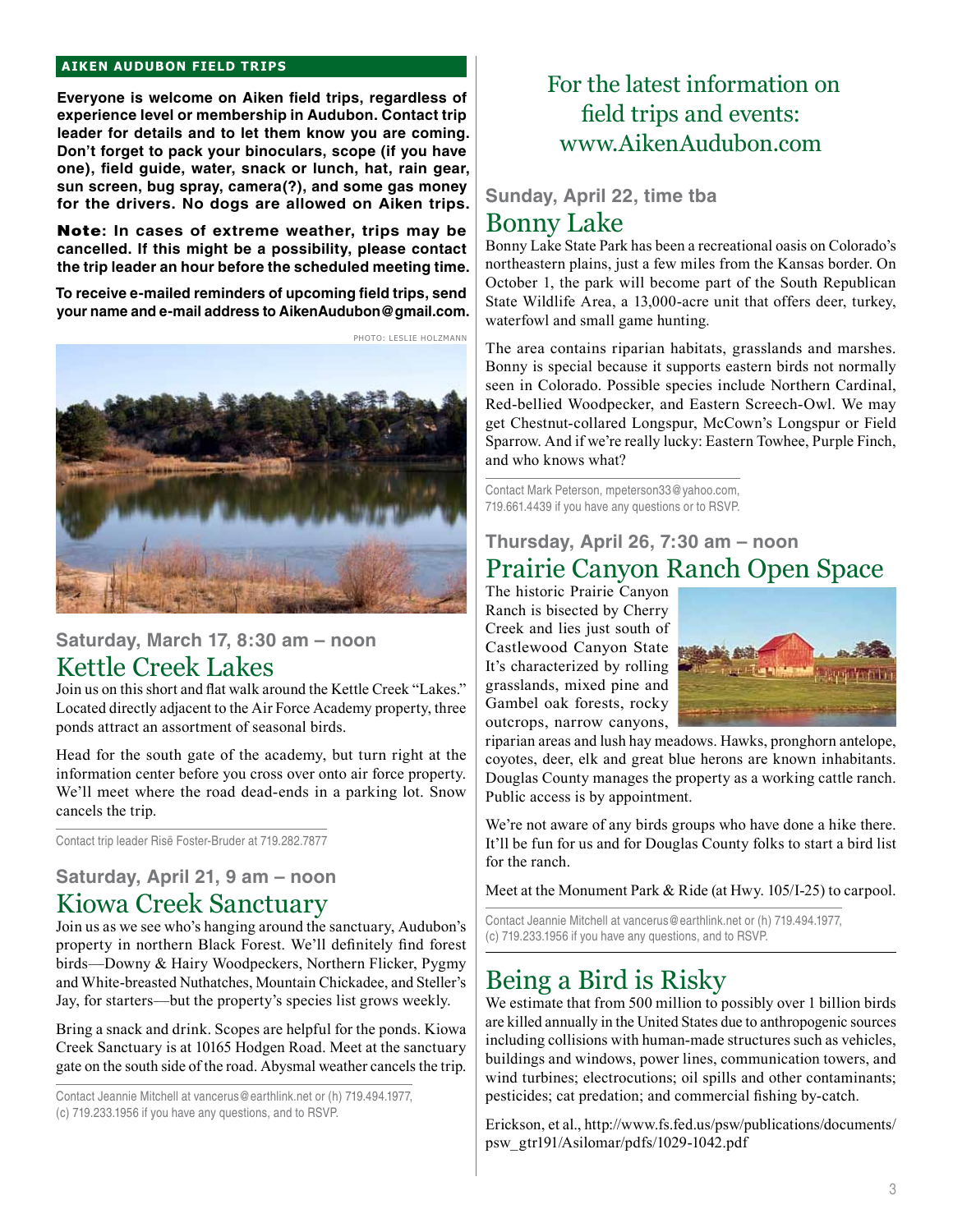#### **conservation corner**

# Join the Conservation Committee!

Want a great way to get involved in local and national conservation issues? Join me, Jackie Heyda, on the resurrected Conservation Committee.

As Aiken's new Conservation Chairperson, I would like to good start by helping interested birders to get to know the State legislators—Representatives and Senators—in our area. Many local newspapers cover the legislature and the various issues they are discussing.

There are ways to get started in conservation issues on your own, too—sign up for e-alerts from the National Audubon Society and e-mail alerts from Audubon Colorado.

Our committee will be addressing these issues of both local and national concern by writing letters to our legislators. I will send out information about each issue as it comes along.

To get things started, check out this internet site that tells how to write a congressional letter: http://www.ehow.com/how 5915001\_writecongressional-letter.html.

If you are interested in joining the Conservation Committee, please contact me.

> **Jackie Heyda, jhmayl@yahoo.com**

## National Audubon's Take Action!

We know that lawmakers care about your views and opinions. As a constituent, you have a unique ability to convey your concerns about issues affecting birds, wildlife and their habitats—and be heard like no lobbyist here in Washington, DC. The only way we'll be successful in our conservation efforts is with your help.

Current issues include compensation for the BP oil spill, protecting birds on Alaska's North Slope, and reauthorization of the Neotropical Migratory Bird Conservation Act.

Learn more and sign up at http://policy. audubon.org/take-action

### **Rescheduled:**

## Audubon/Sierra Club 2012 Legislative Forum!

**New Date: Saturday, March 10**

**Time: 8:30 a.m. to 1:30 p.m.**

**Cost: \$12 per person in advance, \$15 at the door.**

**Place: First Plymouth Church 3501 S. Colorado Boulevard, Denver** 

The Audubon Society of Greater Denver and the Rocky Mountain Chapter of the Sierra Club would like to invite you to attend the 2012 Legislative Forum in Denver. Audubon Colorado Lobbyist Jen Boulton and Sierra Club Lobbyist Chuck Malick will go over this session's environmental bills, we'll hear from speakers on several of the key issues, and at lunch we'll talk with several Colorado legislators. A continental breakfast and lasagna lunch are provided.

The hot topics for this year include the merger of the Colorado Division of Wildlife with the Division of Parks and Outdoor Recreation; oil and gas regulation changes; diversion of GOCO funds, and the proposed transport of water from the Green River to the Colorado Front Range.

To register in advance, call the ASGD office at 303-973-9530 to give your name and contact information.

For more information contact Jackie Heyda, Aiken's Conservation Chair, at jhmayl@yahoo.com.

# Chico Basin Ranch Restoration Project

**Friday, March 23 through Sunday, March 25**

In partnership with a handful of wonderful agencies and organizations (including the Rocky Mountain Bird Observatory), Wetlands Restoration Volunteers (WRV) is working with the Chico Basin Ranch to restore a classic plains riparian (i.e., streamside) plant community essential to the well-being of so many birds and other wildlife. The site has been severely altered throughout the years, resulting in a dense over story of exotic Russian olive trees (see photo on left). These trees have been eliminated, and now the site is ready for the re-establishment of native shrubs and trees such as golden currant, wild rose, chokecherry, plains cottonwood, coyote willow, and others.



On this project, volunteers will be installing willow cuttings, container stock, and bare-root shrubs (see photo on right).

We hope you can join us to help restore habitat in one of Colorado's most important flyways. Forty volunteers are needed for each day; come for one or all three days! Minimum age 14, accompanied by an adult.

In the event severe weather hits the ranch on March 23-25, please reserve April 21-22 as a back-up.

Contact organizer Raghavendra Paturi at Paturir@Yahoo.com with any questions and to volunteer.

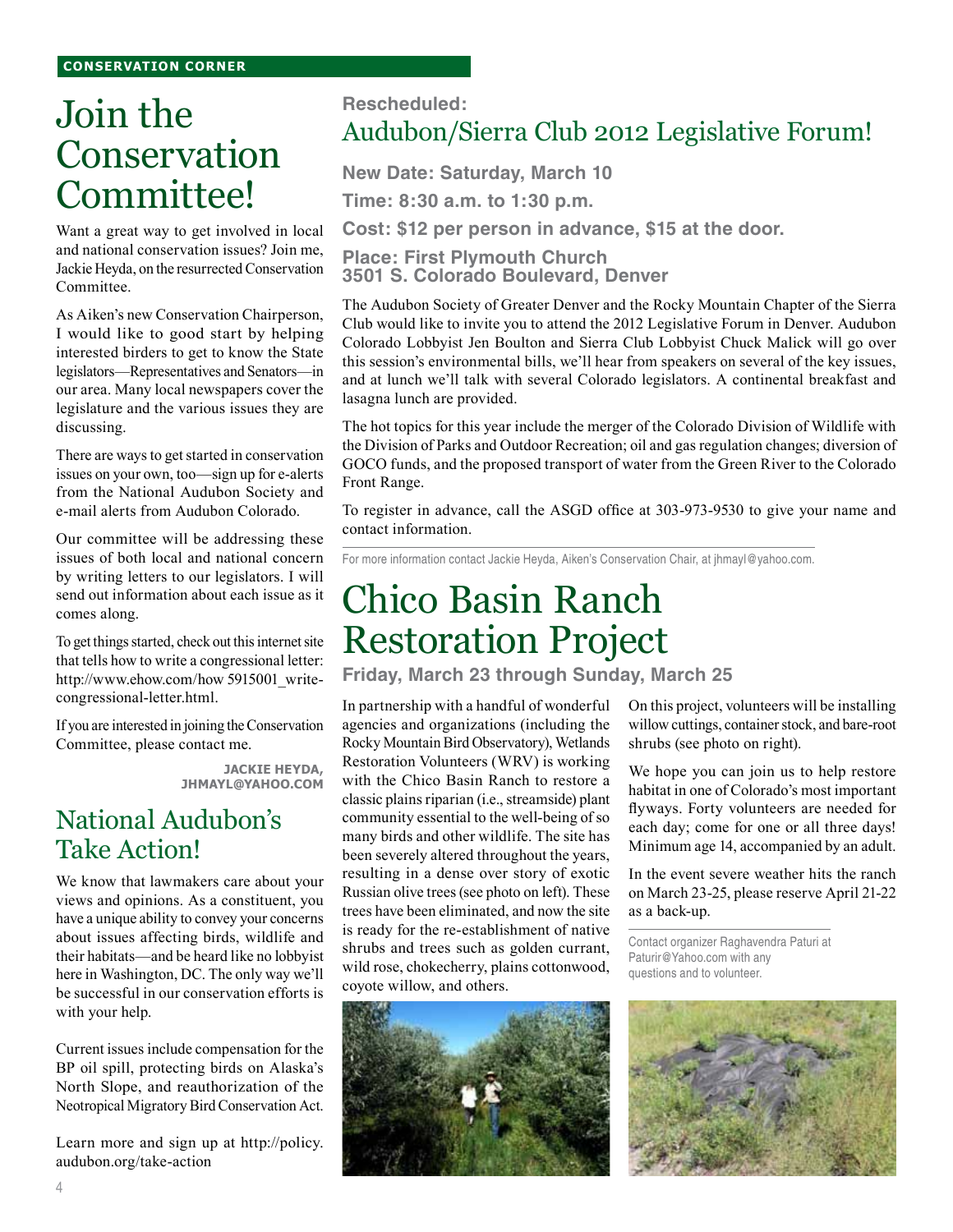## Identifying Birds of Prey

**Selected Sunday afternoons:**

Owls, February 26, 1 – 2 pm Eagles & Others, March 4,  $1 - 2$  pm Buteos, March 11,  $1 - 2$  pm Falcons & Accipters, March,18, 12:30 – 2:15 pm

Cheyenne Mountain State Park presents photographer and expert birder Debbie Barnes in this four-class series. She will share her photos and birding skills to help improve your ability to identify soaring and perching birds of prey. Learn to use field marks and behaviors to distinguish between the many species of raptors that live in and around the Pikes Peak Region. Recommended for adults and children 12 years and older.

This free program will be conducted at the park visitor center and no parks pass is required.

## Birding for Beginners 101 Course

**Thursday Classes, April 19, May 3 & 17, 6:30 – 8:30 pm**

**Saturday Field Trips, April 21 & May 5 & 19, 7 – 11 am**

This series is designed for beginning and intermediate bird watchers to learn the basics of birding and to develop and improve skills in identifying birds by sight and sound.

Reservations and prepayment required: \$50/ nature center member, \$60/nonmember, call 520-6387 or email kenpals@elpasoco.com

## Fountain Creek Nature Adventures – Wacky Woodpeckers

**Thursday, May 3, 9 – 10:30 am** stories, crafts, hands-on activities, and discovery time on the trail.

Reservations required: \$4.00 per person, , 520-6745



2012 CFO Annual Convention May 17 – 20 in Trinidad, CO **Registration is now open: www.cfobirds.org**

| aikorus                    |                              |
|----------------------------|------------------------------|
|                            | <b>Aiken Audubon Society</b> |
| <b>Mailed Subscription</b> |                              |
| <b>Sign Up For:</b>        |                              |
| One Year                   | \$10.00                      |
| Two Years                  | \$18.00                      |
| Donation                   |                              |
| New                        | Total                        |
| Renewal                    |                              |
|                            |                              |
| Name                       |                              |
|                            |                              |
| Address                    |                              |
|                            |                              |

**Mail Check To:** Aiken Audubon Society 6660 Delmonico Dr. D-195, Colorado Springs, CO 80919

### **flores' funnies**



**Artist Rick Flores, a Nature Center volunteer, enjoys sharing his views of happenings at Fountain Creek and Bear Creek Nature Centers.**